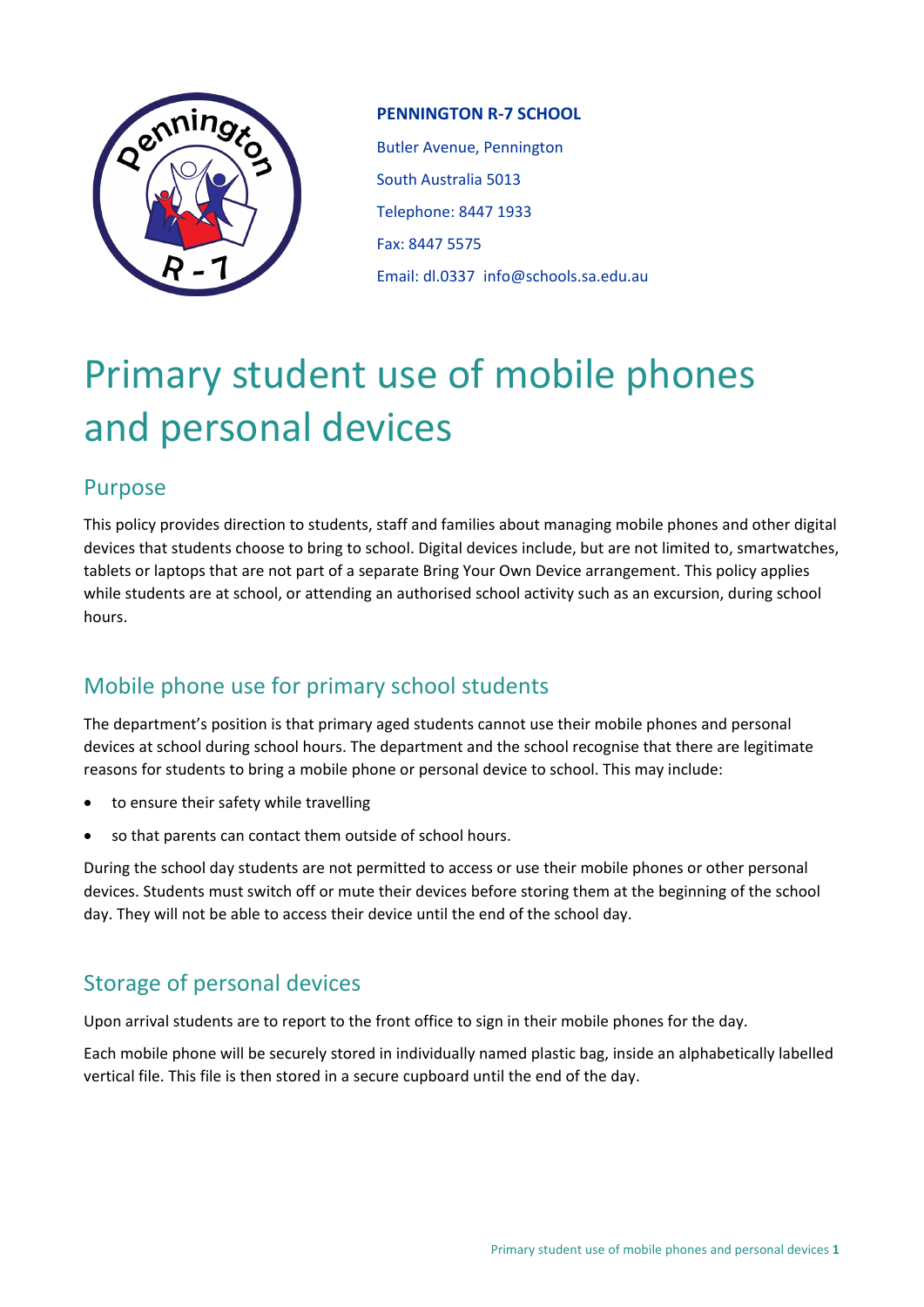# If the student does not comply

Outline:

- In an instance of non-compliance with the policy the student will be expected to surrender their mobile phone or device, which will then be securely stored for the remainder of the day, in the identified manner. Students will be able to collect their device at the end of the school day.
- Misuse of personal devices may result in disciplinary action which includes but is not limited to confiscation of the device, notifying of parents / caregivers and reporting any incidents of inappropriate or illegal use to SAPOL.
- If a student's mobile phone or device is confiscated due to misuse, the device will be stored securely in the Front Office, parents will be notified and advised that the device will only be returned to a student's parent / caregiver.

# Roles and responsibilities

#### **Principal**

Make sure:

- this policy is clearly communicated and accessible to all students, staff, and families
- there is a process for regular review of the policy
- secure storage is provided for student personal devices that are handed in to school staff
- processes are in place for monitoring internet and school network use by all members of the school community.

Enforce the policy and responses to instances of non-compliance.

Report and respond to incidents of inappropriate use of personal devices in line with department policy and procedures and any legislative requirements.

Consider requests for exemptions from the policy from parents on a *case-by-case basis*. Make sure that approved exemptions are documented and that relevant staff are informed about students' exemptions.

Model appropriate use of mobile phones and support families to understand the importance of promoting safe, responsible and respectful use of mobile phones to their children.

#### **School staff**

Deliver learning opportunities and maintain a safe and productive learning environment. Take steps to minimise distractions from the non-educational use of personal devices in the learning environment at times when a device is being used by a student in line with an approved exemption or in circumstances where students' devices are stored in the classroom.

Respond to instances of non-compliance in line with the school's policy.

Report and respond to incidents of inappropriate use of personal devices in line with department policy and procedures and any legislative requirements.